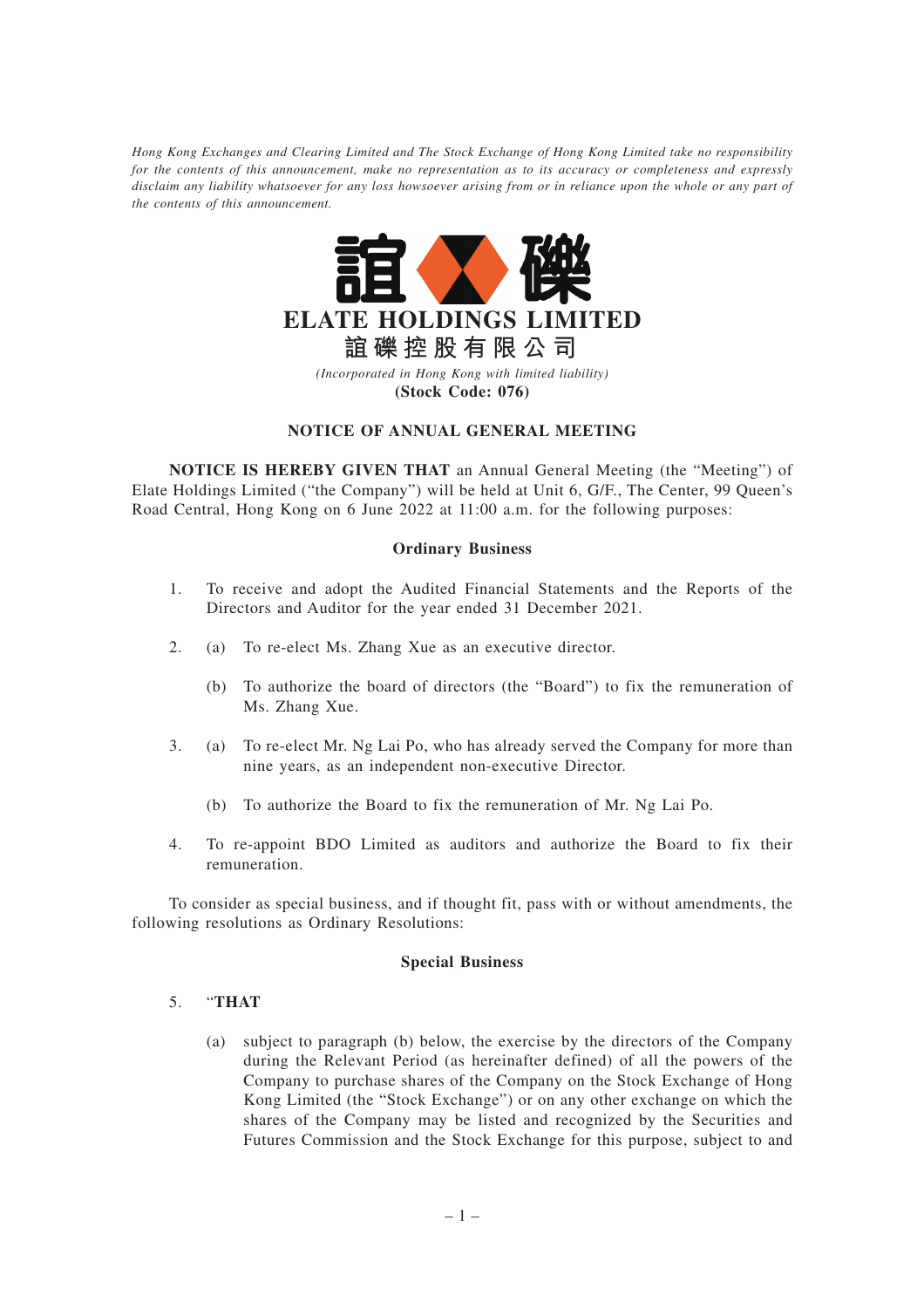in accordance with all applicable laws and/or the requirements of the Rules Governing the Listing of Securities on the Stock Exchange or of any other stock exchanged as amended from time to time, be and is hereby generally and unconditionally approved;

- (b) the aggregate number of shares which may be purchased by the Company pursuant to the approval in paragraph (a) above shall not exceed 10 percent of the aggregate number of the shares of the Company in issue as at the date of the passing of this resolution; and the said approval shall be limited accordingly; and
- (c) for the purpose of this resolution, "Relevant Period" means the period from the passing of this resolution until whichever is the earlier of:
	- (1) the conclusion of the next annual general meeting of the Company;
	- (2) the expiration of the period within which the next annual general meeting of the Company is required by law to be held; and
	- (3) the revocation or variation of the authority given under this resolution by ordinary resolution of the Company in general meeting."

# 6. "**THAT**

- (a) subject to paragraph (c) below, the exercise by the directors of the Company during the Relevant Period (as hereinafter defined) of all the powers of the Company to allot, issue and deal with additional shares of the Company, and to make or grant offers, agreements and options which might require the exercise of such power, be and is hereby generally and unconditionally approved;
- (b) the approval in paragraph (a) above shall authorize the directors of the Company during the Relevant Period to make or grant offers, agreements and options which might require the exercise of such power after the end of the Relevant Period;
- (c) aggregate number of shares allotted or agreed conditionally or unconditionally to be allotted (pursuant to an option or otherwise) by the directors of the Company pursuant to the approval in paragraph (a) above, otherwise than pursuant to (i) a Rights Issue (as hereinafter defined), (ii) the exercise of any option granted under any option scheme or similar arrangement for the time being adopted for the grant or issue to employees of the Company and/or any of its subsidiaries of options to subscribe for, or rights to acquire, shares of the Company, (iii) the exercise of rights of subscription or conversion under the terms of any warrants issued by the Company, or any other securities which are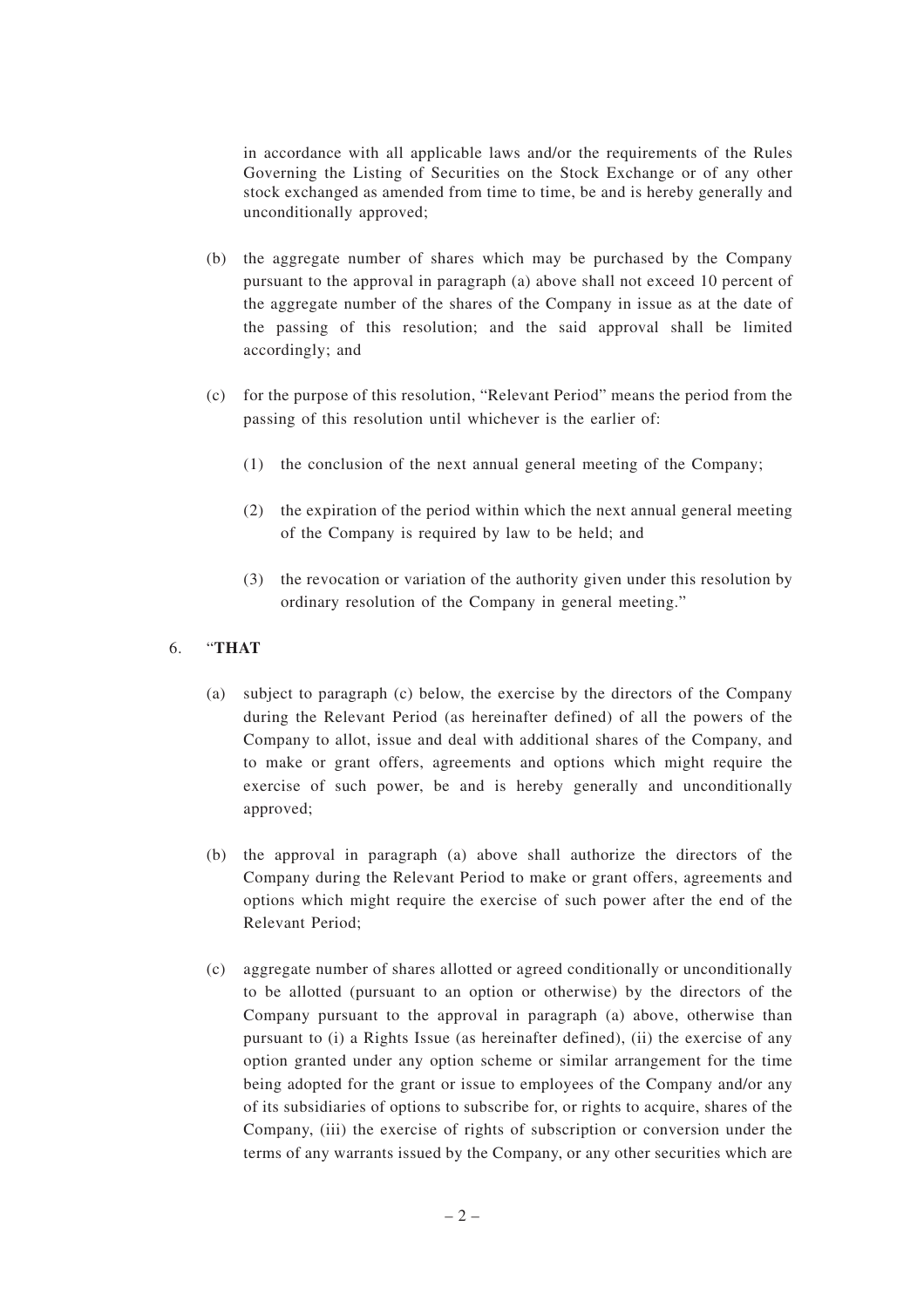convertible into shares of the Company, and from time to time outstanding or (iv) any scrip dividend or similar arrangement providing for the allotment of shares of the Company in accordance with its articles of association, shall not exceed 20 percent of the aggregate number of shares of the Company in issue as at the date of the passing of this resolution and the said approval be limited accordingly; and

- (d) for the purpose of this resolution, "Relevant Period" means the period from the passing of this resolution until whichever is the earlier of:
	- (1) the conclusion of the next annual general meeting of the Company;
	- (2) the expiration of the period within which the next annual general meeting of the Company is required by law to be held; and
	- (3) the revocation or variation of the authority given under this resolution by ordinary resolution of the Company in general meeting.

"Rights Issue" means an offer of shares or other securities open for a period fixed by the directors of the Company to holders of shares on the Register of Members of the Company on a fixed record date in proportion to their then holdings of such shares (subject to such exclusion or other arrangements the directors of the Company may deem necessary or expedient in relation to fractional entitlements or having regard to any restrictions or obligations under the laws of, or the requirements of any recognized regulatory body or any stock exchange in, any territory outside Hong Kong)."

7. "**THAT** subject to passing of the resolution Nos. 5 and 6, the general mandate granted to the directors of the Company to exercise the powers of the Company to allot, issue and deal with additional shares of the Company be and is hereby extended by adding to the aggregate number of shares which may be allotted or agreed conditionally or unconditionally to be allotted and issued pursuant to such general mandate the aggregate number of shares of the Company purchased by the Company pursuant to the exercise by the directors of the Company of the powers of the Company to purchase such shares (provided that such amount shall not exceed 10 percent of the aggregate number of shares of the Company in issue as at the date of passing of this resolution)."

> By Order of the Board **Elate Holdings Limited Vivian Lam** *Company Secretary*

Hong Kong, 26 April 2022